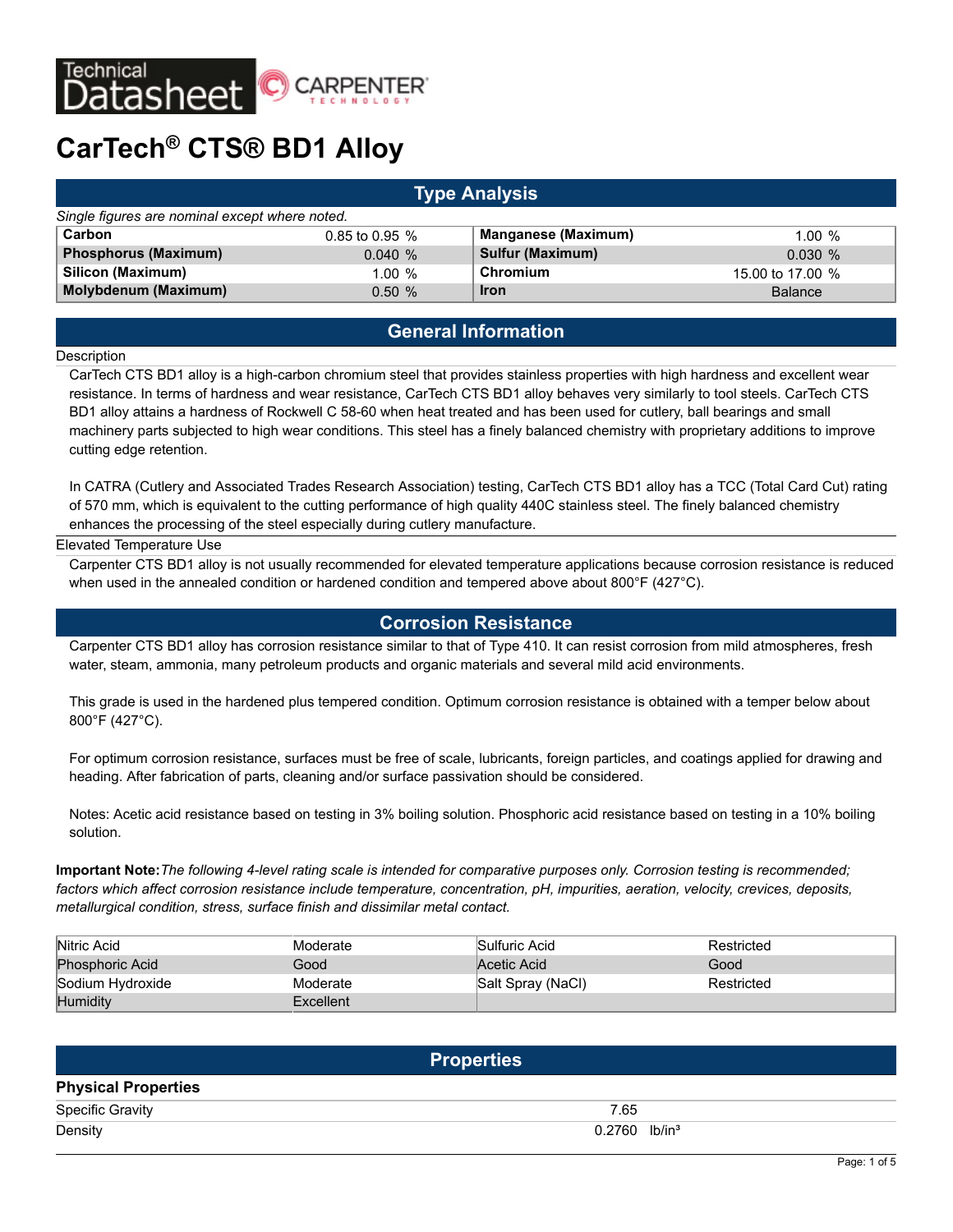# **CarTech® CTS® BD1 Alloy**

| Mean Specific Heat (32 to 212 $^{\circ}$ F) | $0.1100$ Btu/lb/°F                        |
|---------------------------------------------|-------------------------------------------|
| Mean CTE (32 to 212 $\degree$ F)            | 5.60 $\times$ 10 $\cdot$ in/in/ $\cdot$ F |
| Electrical Resistivity (70°F)               | 361.0 ohm-cir-mil/ft                      |

## **Typical Mechanical Properties**

## Room Temperature Impact Strength -**Carpenter CTS BD1 Alloy**

| Orientation  | Temper<br>1 hr | <b>Charpy Impact</b><br>$(ft.-lb.)$ |
|--------------|----------------|-------------------------------------|
| Longitudinal | 300°F/149°C    | 21                                  |
| Longitudinal | 350°F/177°C    | 25                                  |
| Longitudinal | 400°F/204°C    | 28                                  |
| Transverse   | 350°F/177°C    |                                     |

\* Hardened at 1900 °F (1038°C) for 30 min 10 bar vacuum

# **Heat Treatment**

#### Annealing

For maximum softness, this steel should be heated uniformly to 1550/1600°F (843/871°C). Soak and cool very slowly in the furnace. Brinell hardness will be approximately 223.

For an intermediate or process annealing treatment-heat uniformly to 1350/1400°F (732/760°C). Air cool. Brinell hardness will be approximately 241.

## **Hardening**

Heat to 1850/1950°F (1010/1066°C); soak; quench in warm oil or cool thin sections in air. Do not overheat. When overheated, full hardness cannot be obtained.

## **Tempering**

To remove peak stresses and yet retain maximum hardness, temper at least one hour at 300/350°F (149/177°C). Hardness of approximately Rockwell C 58/59 will be obtained.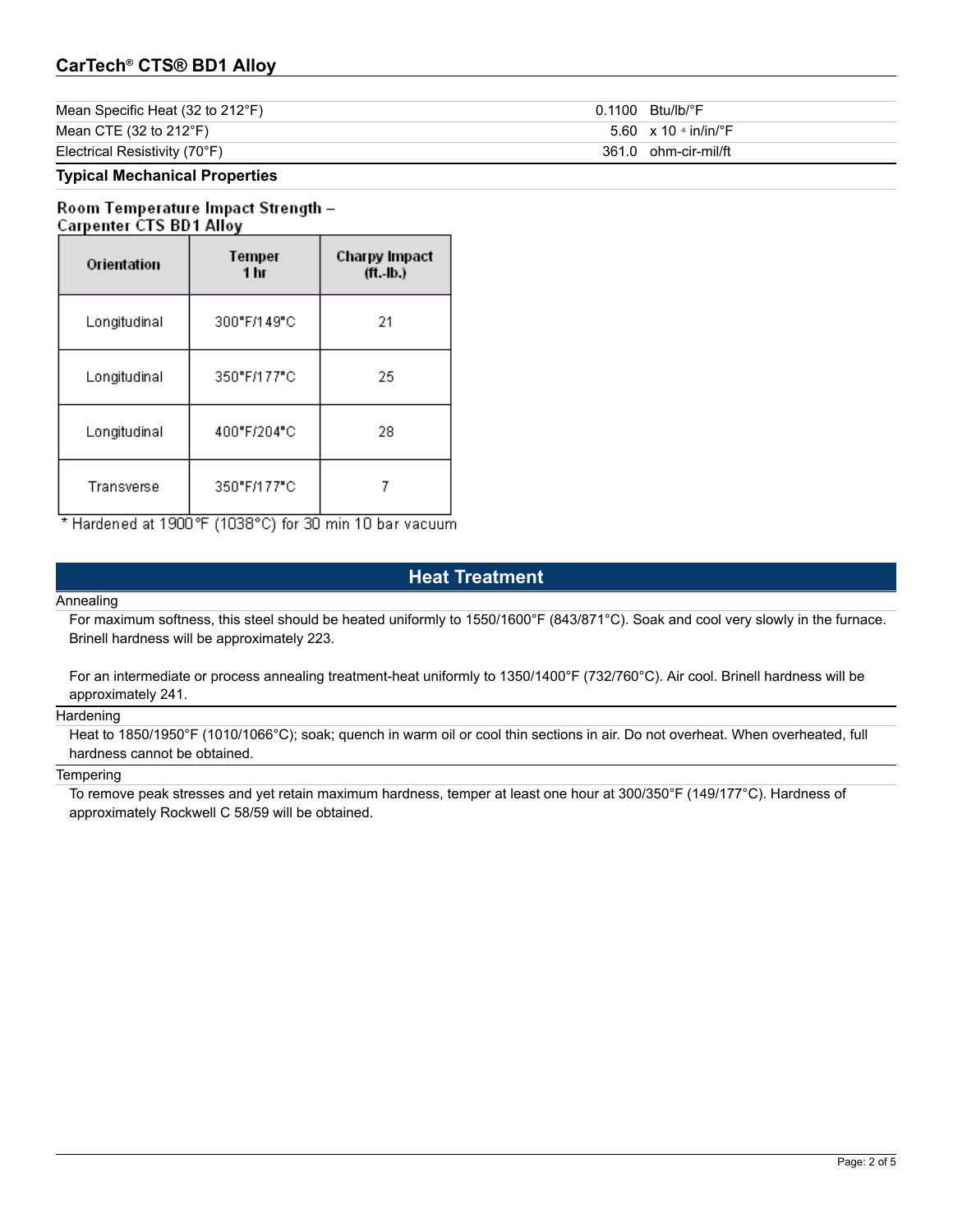|                |         |                 |         | $\mu$ ving a response of surprinting and surprinting vings. Then we have |         |                 |
|----------------|---------|-----------------|---------|--------------------------------------------------------------------------|---------|-----------------|
|                |         |                 |         | Hardness (HRC)*                                                          |         |                 |
|                | 1850F   | 1850F + -100F   | 1900F   | 1900F + -100F                                                            | 1950F   | 1950F + -100F   |
| Temper         | (1010C) | $(1010C + 73C)$ | (1038C) | $(1038C + -73C)$                                                         | (1066C) | $(1066C + 73C)$ |
| 300F           | 59      | 59              | 59.5    | 60                                                                       | 59.5    | 60.5            |
| (149C)         |         |                 |         |                                                                          |         |                 |
| 400F           | 56      | 56.5            | 58      | 58                                                                       | 58      | 58              |
| (204C)         |         |                 |         |                                                                          |         |                 |
| 500F           | 55      | 55              | 56      | 56                                                                       | 55      | 55.5            |
| (260C)         |         |                 |         |                                                                          |         |                 |
| 600F           | 55      | 55              | 55      | 55.5                                                                     | 55      | 55              |
| (316C)         |         |                 |         |                                                                          |         |                 |
| 700F           | 55      | 55              | 55      | 55                                                                       | 55.5    | 55.5            |
| (371C)         |         |                 |         |                                                                          |         |                 |
| 800F<br>(427C) | 54      | 54.5            | 55      | 55                                                                       | 55      | 55              |

**Tempering Response of Camenter CTS BD1 Alloy 0.125" thick Strip** 

\*Hardening treatments performed for 30 minutes, air cool to room temperature. Refrigeration treatments performed for 1 hour, air warm to room temperature. Tempering treatments performed for 1 hour, air cool to room temperature.

# **Workability**

Hot Working

Carpenter CTS BD1 alloy should be handled like high-speed tool steel. Preheat to 1400/1500°F (760/816°C), then heat slowly and uniformly to 1900/2150°F (1038/1177°C). Do not forge below 1700°F (927°C), and reheat as often as necessary. Cool in a furnace, if possible, or in warm dry lime or ashes. Anneal after forging; cool to room temperature before annealing.

Cold Working

If annealed for maximum softness, this steel can be moderately cold formed, headed and upset.

**Machinability** 

For most machining operations, this steel cuts best when in the dead soft annealed condition. Due to its high carbon content, it machines somewhat like high-speed steel. Because chips are tough and stringy, chip curlers and breakers are important.

Following are typical feeds and speeds for Carpenter CTS BD1 alloy.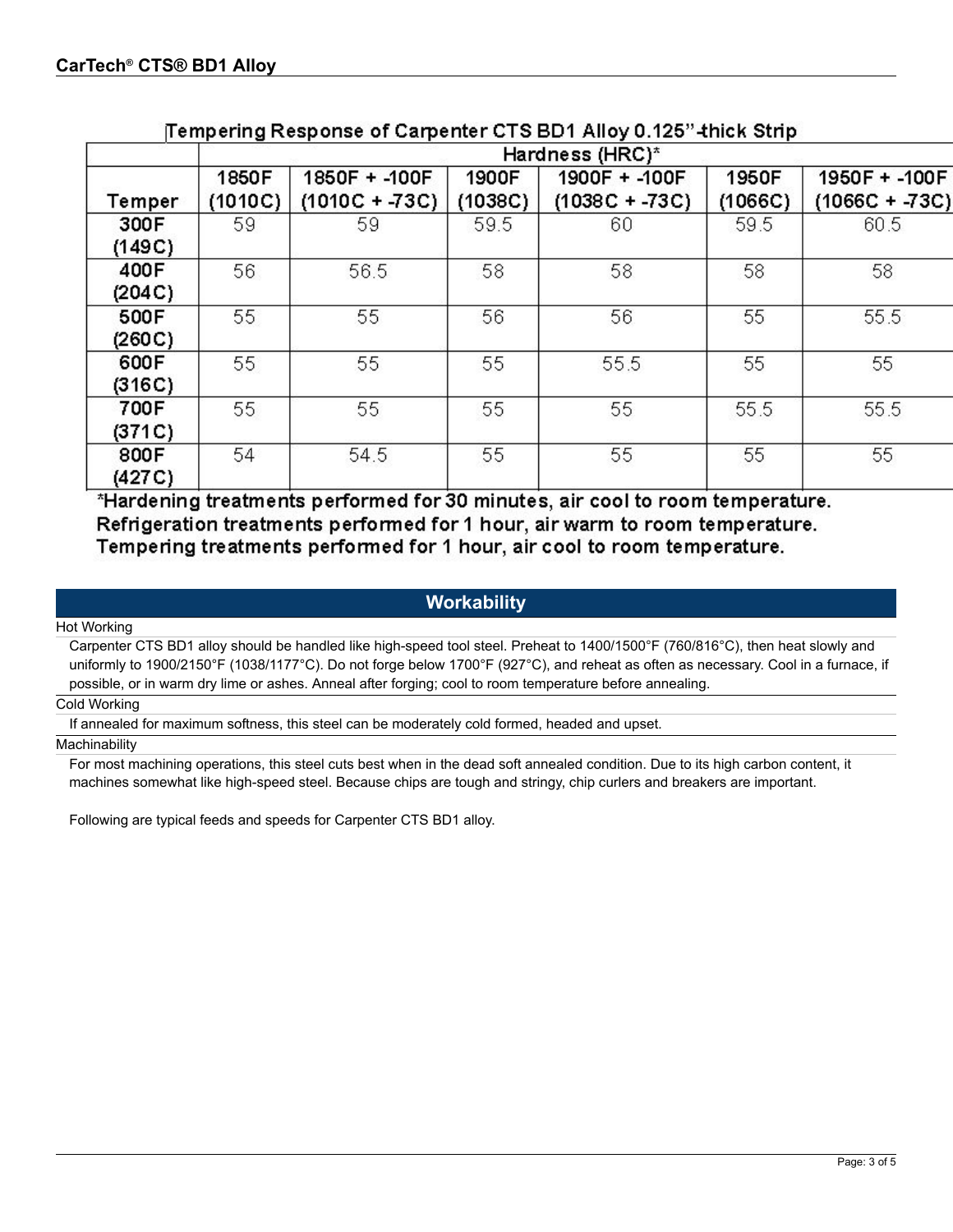| $\cdots$ |          | <b>SHRIG</b> FORRUN DOA TOOR |       |                         |            |        |      |
|----------|----------|------------------------------|-------|-------------------------|------------|--------|------|
| Depth    |          | <b>High Speed Tools</b>      |       | Carbide Tools (Inserts) |            |        |      |
| Of Cut   | Tool     | Speed                        | Feed  | Tool                    | Speed, fpm |        | Feed |
| (inches) | Material | (fpm)                        | (ipr) | Material                | Uncoated   | Coated | ірг  |
| .150     | T15      | 75                           | .015  | C6                      | 325        | 375    | .015 |
| .025     | M42      | 80                           | .007  | C7                      | 400        | 500    | .007 |

 $\ddot{\phantom{a}}$ 

# Turning - Single Point and Box Tools

# Turning - Cut Off and Form Tools

| <b>Tool Material</b> |                  |               | Feed, (ipr)  |               |                                                                    |              |             |               |                |  |  |
|----------------------|------------------|---------------|--------------|---------------|--------------------------------------------------------------------|--------------|-------------|---------------|----------------|--|--|
| High<br><b>Speed</b> | Carbide<br>Tools | Speed,<br>fpm |              |               | <b>Cut-Off Tool</b><br>Form Tool<br>Width. Inches<br>Width. Inches |              |             |               |                |  |  |
| Tools                |                  |               | 1/16         | 1/8           | 1/4                                                                | 1/2          |             | $1-1/2$       |                |  |  |
| T15.                 | C6               | 55<br>205     | .001<br>.004 | .001<br>.0055 | .0015<br>.007                                                      | .001<br>.005 | 001<br>.004 | .001<br>.0035 | .0005<br>.0035 |  |  |

## **Rough Reaming**

| High Speed       |                | Carbide<br>Tools |                       |     |      | Feed (ipr) Reamer Diameter, Inches |      |           |      |
|------------------|----------------|------------------|-----------------------|-----|------|------------------------------------|------|-----------|------|
| Tool<br>Material | Speed<br>(fpm) | Tool<br>Material | <b>Speed</b><br>(fpm) | 1/8 | 1/4  | 1/2                                |      | $1 - 1/2$ |      |
| T15              | 65             | C2               | 85                    | 003 | .006 | .010                               | .015 | .018      | .021 |

# Drilling

| <b>High Speed Tools</b>                                                             |       |      |      |      |      |      |      |         |      |
|-------------------------------------------------------------------------------------|-------|------|------|------|------|------|------|---------|------|
| Feed (inches per revolution) Nominal Hole Diameter (inches)<br>Tool<br><b>Speed</b> |       |      |      |      |      |      |      |         |      |
| Material                                                                            | (fpm) | 1/16 | 1/8  | 1/4  | 1/2  | 3/4  |      | $1-1/2$ |      |
| T15, M42                                                                            | 45-55 | .001 | .003 | .006 | .010 | .014 | .017 | .021    | .025 |

# **Die Threading**

| <b>FPM for High Speed Tools</b> |                |              |               |                |  |  |  |  |  |
|---------------------------------|----------------|--------------|---------------|----------------|--|--|--|--|--|
| Tool Material                   | 7 or Less, tpi | 8 to 15, tpi | 16 to 24, tpi | 25 and up, tpi |  |  |  |  |  |
| T15, M42                        | 5-12           | 8-15         | 10-20         | 15-25          |  |  |  |  |  |

## Milling - End Peripheral

|                     | High Speed Tools |                |      |                                                           |      | <b>Carbide Tools</b> |                               |                |                            |                                                           |      |       |
|---------------------|------------------|----------------|------|-----------------------------------------------------------|------|----------------------|-------------------------------|----------------|----------------------------|-----------------------------------------------------------|------|-------|
| Depth Of<br>Cut, In | ढ                | Speed<br>(fpm) |      | Feed – Inches Per Tooth<br><b>Cutter Diameter, Inches</b> |      |                      | $\overline{\phantom{a}}$<br>西 | Speed<br>(fpm) | 1/4<br>1/2<br>.002<br>.001 | Feed – Inches Per Tooth<br><b>Cutter Diameter, Inches</b> |      |       |
|                     |                  |                | 1/4  | 1/2                                                       | 3/4  | $1-2$                |                               |                |                            |                                                           | 3/4  | $1-2$ |
| .050                | M2, M7           | 75             | .001 | .002                                                      | .003 | .004                 | C6                            | 240            |                            |                                                           | .004 | .006  |